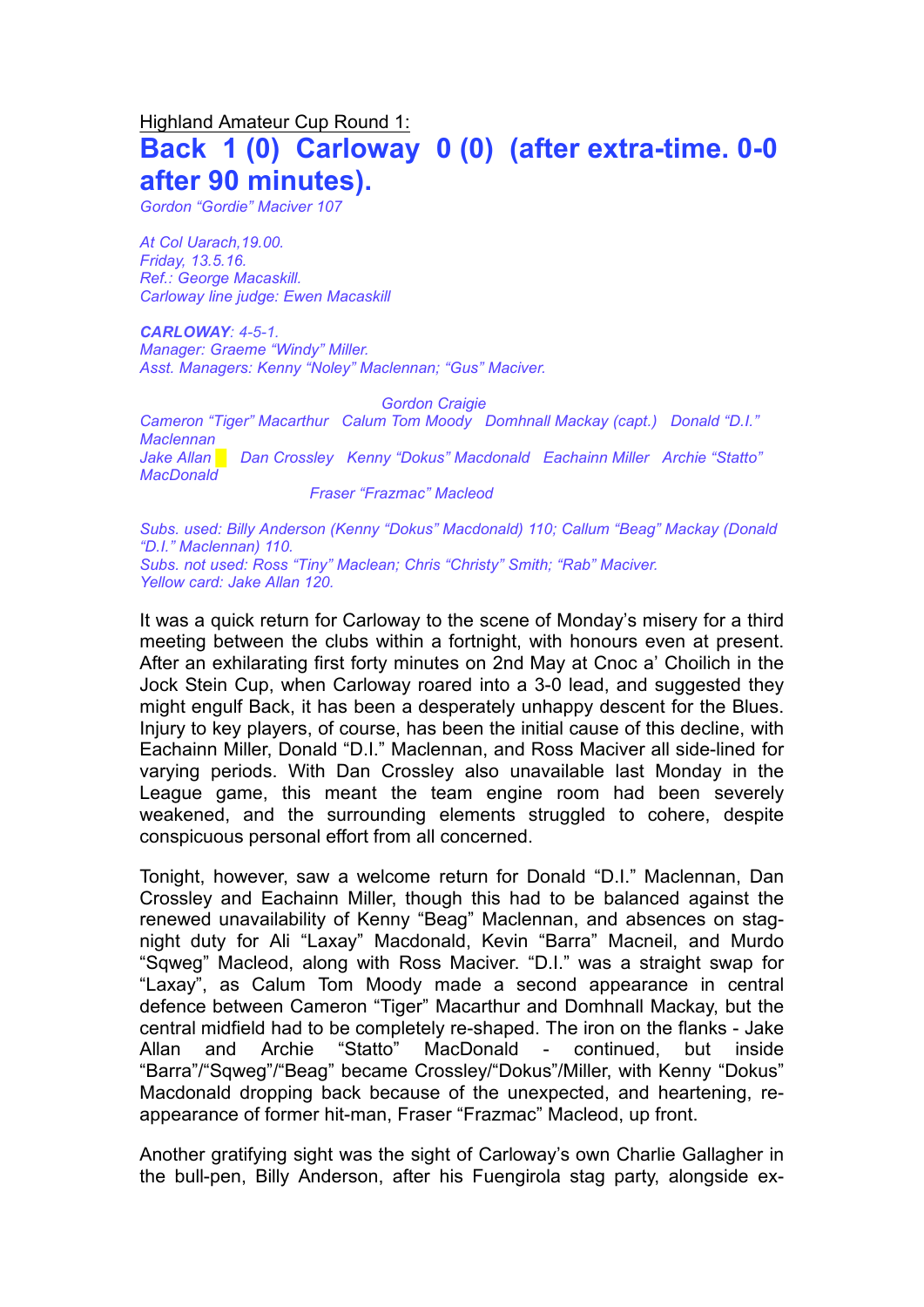Point star, "Rab" Maciver, veteran, Chris "Christy" Smith, and stars-in-themaking, Ross "Tiny" Maclean and Callum "Beag" Mackay. First glance suggested a much more menacing outfit than Monday's, though the unwelcome re-appearance of Bacach *animateur*, Chris Macleod, in the opposing midfield tempered this.

Another pleasant early summer's evening was marred slightly by a chilling nor'-easterly as the Blues were forced to kick-off into the piercing sunlight coming over Broadbay. Mindful, no doubt, of how a second-half loss of focus had allowed the League game to drift on and on and end up in defeat, Crossley and Miller established an early presence around the centre circle, with "Dokus" moving forward into the *trequartista* area. "Frazmac" roamed right and left to confuse Jason Macleod and Campbell Macdonald and exploit his pace behind the backs, wide. The strategy brought an initial opportunity in 5 minutes when aggressive play by Allan, seizing on a Crossley clearance just inside the right side of his half, saw him fire the ball forward for a trademark burst from "Frazmac" which propelled him towards the bye-line. However, 10 metres from the bye-line, the angle was too wide for a shot and his squared ball didn't trouble Maciver.

Moments later Back replied in similar fashion when Chris Macleod made the bye-line, 10 metres to the right of Craigie's right-hand post, only to be brought down by a Moody tackle which brought a gasp from Blues' fans, but play was waved on. On 10 minutes a long clearance down the centre was backheaded on by "Frazmac", just inside the Back half. Allan was on to it, holding off Macleod to get his shot in from 16 metres, but his powerful drive cleared Maciver's right-side bar by a metre.

In 16 minutes a series of corners led to multiple missed opportunities for na Gormaich. A "Dokus" corner from the Carloway right had to be headed out, under pressure beneath the Back bar. Miller supplied the ball right for "Dokus" to return the ball inwards a second time, but it was headed on to the left. "Statto" returned it. It was headed back out. He returned it, and Macdonald headed away for a corner by the near post. MacDonald's corner was then met perfectly by Moody in the centre but smacked the bar and was booted off for yet another corner, which, in turn, led to a scramble, the ball swept off the line, and eventually cleared. Phew!

Back were eager but Chris Macleod was having difficulty organising his young-bloods in face of concerted opposition from "Raymondo" and Miller, with "Dokus" behind him. In 30 minutes a "Dokus" free-kick, on the right touch-line, just inside the Bacach half, was headed out to "Statto" on the penalty spot, but he was falling back as he connected and the ball landed in Marybank. Four minutes later another electrifying burst, this time on the left, took "Frazmac" to the left edge of the box but he mishit his parting effort and it went straight to Maciver. A minute later another "Dokus" free-kick, 20 metres from goal to the right, was again headed outwards from the midst of a crush of bodies.

The final chance of the first half saw "Dokus" meet a breaking ball coming to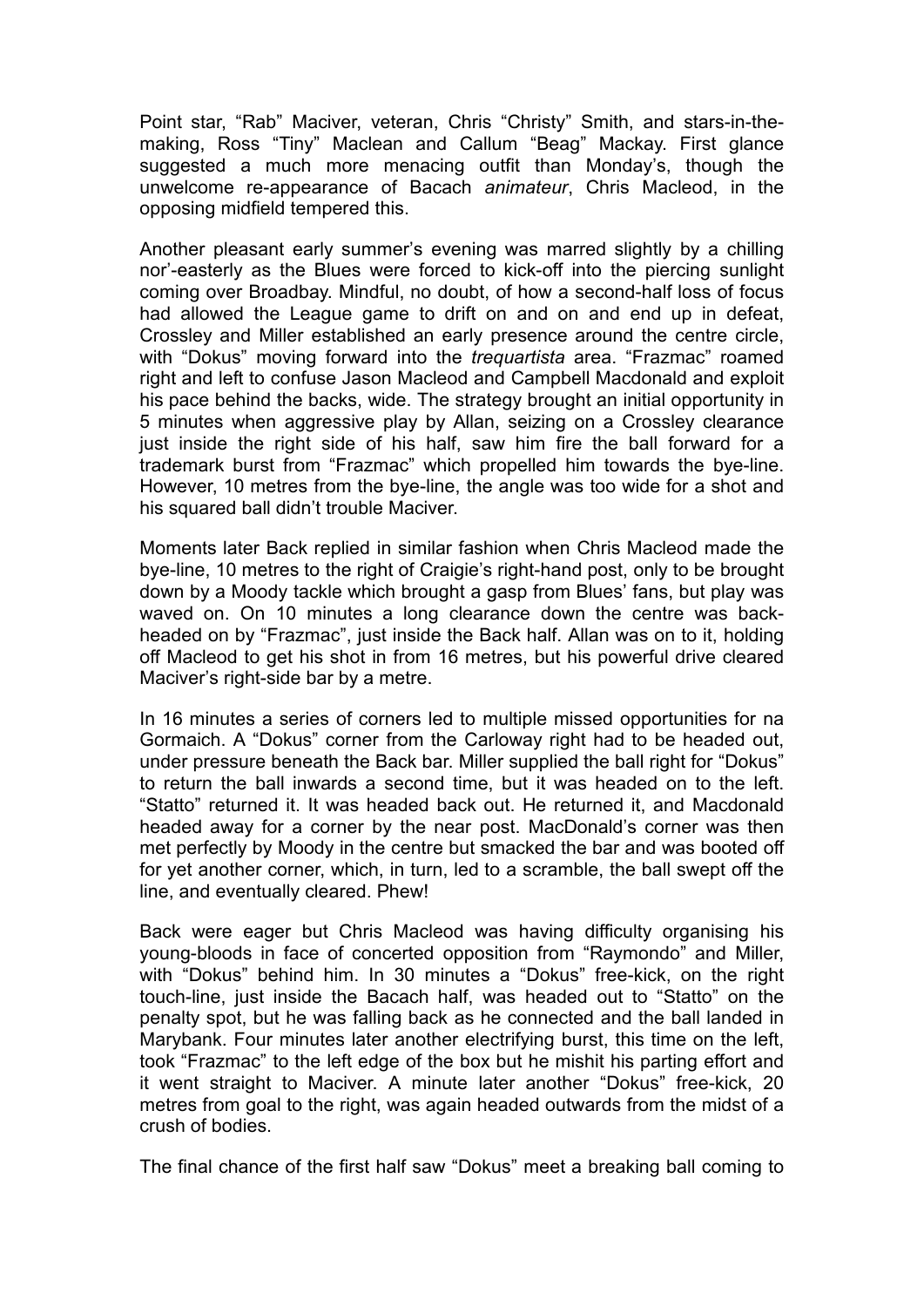him from his right and deliver a snap shot from 24 metres which slipped low a metre past Back's left-hand post.

## **Half-time: Back 0 Carloway 0**

in the first 45 minutes Carloway had undoubtedly edged territory and possession - and chances - , although a clear sight of Maciver in the crosshairs hadn't really emerged. Moody's rattling of the crossbar had been as close as it got. Back had never really been out of it, but lack of control of midfield had rendered their approach, though enthusiastic, more fragmented. Fluency was a problem for both sides; Crossley and Miller had outnumbered Macleod in midfield and therefore in the creativity stakes, but neither midfield had really cohered as a unit.

Suddenly the chance of the game dropped from the heavens. A through ball/clearance came flying up the middle and as Mackay went to clear, he slipped and Louie Macdonald coasted in unhindered on Craigie. As the keeper sped out to dive at his feet, the young striker snatched at the ball, 12 metres from goal, and sent it high in a 45 angle into the stratosphere.

However, it did inspire initial Back pressure. In 52 minutes a Back free-kick from Louie Macdonald on the Back left, 30 metres from goal, led to the ball being headed clear eventually by defensive rock, Mackay. Two minutes later an exquisite Miller straight splitter from the halfway line released "Statto" behind his marker to race towards the left of the Bacach box but Maciver was alert enough to make himself big and force a toe-lob from the Uibhisteach from 18 metres which sailed well over the right of the home side's bar.

On the hour Back's first corner of the night from their right led to a frenzied melée in the Blues' box, before being cleared for another, which came to nothing. Two minutes later Allan again won the ball on the right centre line and sent "Frazmac" steaming forward but his blockbuster from 12 metres disappeared a metre over Maciver's left-hand bar.

The pace was certainly becoming frantic as the stop-clock ran down. In 68 minutes a beautiful cross-field diagonal from Crossley released MacDonald midway within the Back half to move forward, then slip to "Dokus" moving leftwards across his marker, but his right-footer from 20 metres was mishit straight up. Three minutes later a Back free-kick from the corner flag on their right created havoc in the Blues' area, three attempted head clearances delivering the ball leftwards to the feet of a Back striker whose snap-shot strike from 12 metres was somehow helped on to the bar and over by Craigie's right arm.

In 72 minutes Allan fought for the ball on the right touch-line before sending a breaker straight forward for Crossley to fire his way into the right of the Bacach box, then sweep a low daisy-cutter across goal - but it travelled wellwide of the far post. Two minutes na Gormaich broke on the left. A slow trundler cut-back from Back's right corner flag from "Dokus" found Allan beating Macleod in the centre, 12 metres out, but his right-foot flick whizzed a metre over the bar.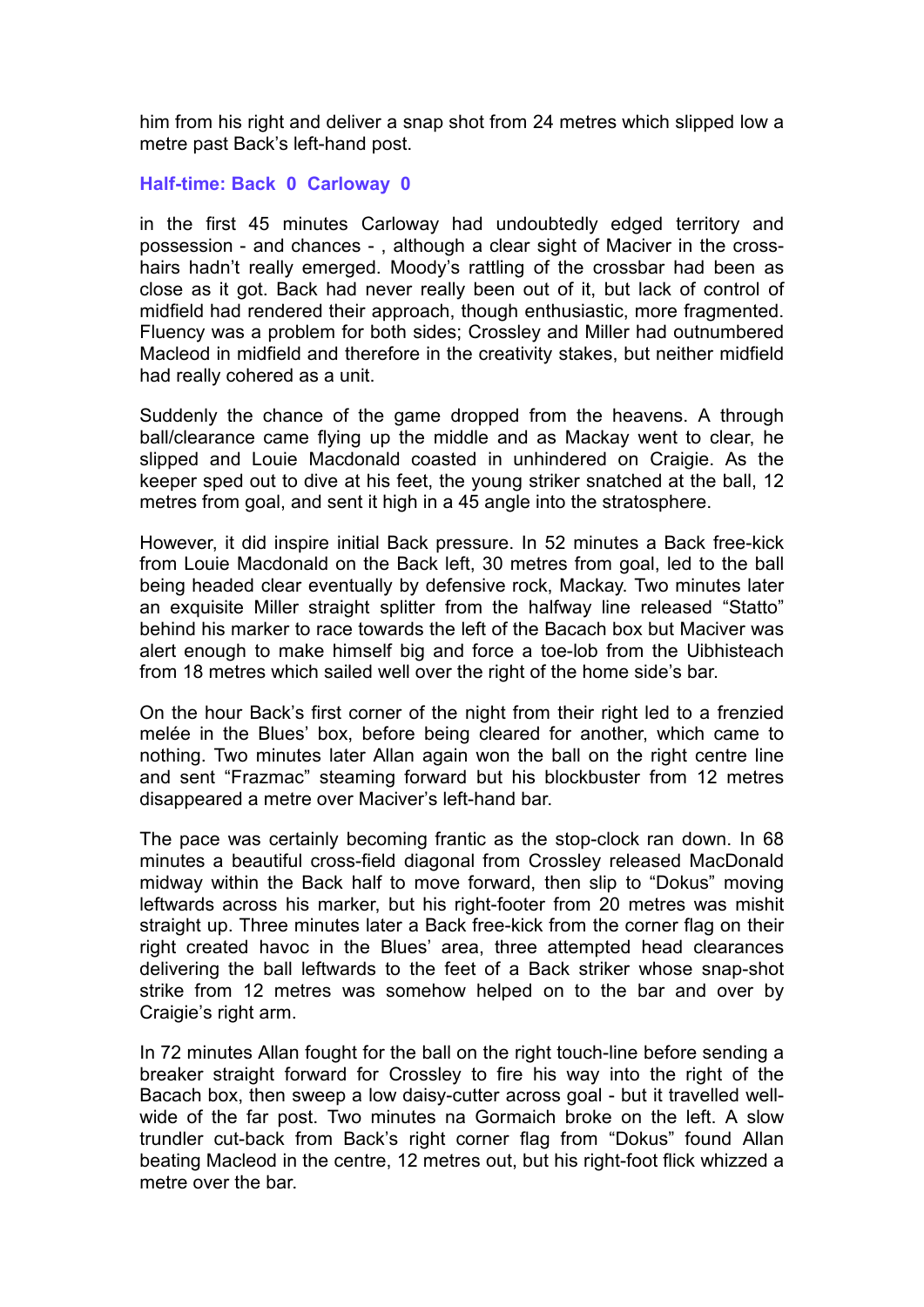Two final chances arrived for na Gormaich before both sides closed everything down to prevent a late goal deciding the outcome. In 79 minutes a "Dokus" corner on the left came in under the bar and was knocked out off the line. Moody met it, 16 metres out, with a left-foot hook, but it cleared the bar by a foot. Then, two minutes later, a similar effort witnessed a "Dokus" corner bobbing around the 6-metre line before arriving with Moody, to the right and 12 metres from goal, but again his attempt flew over the bar.

#### **After 90 minutes: Back 0 (0) Carloway 0 (0)**

Another 30 minutes' play was the last thing each side wished for, and the pace and number of chances drastically declined. Immediately a "Dokus" corner from the Carloway left was nodded over from 12 metres. In 97 minutes a miscued Mackay header from a long clearance broke to his left and Chris Macleod carried it forward across him to the right but his reverse right-footer from the edge of the box went low and well-wide of Craigie's right-hand post.

Four minutes later "Frazmac" trickery on the left touch-line ended with a fiery right-foot cross which was met by Allan in the centre, but Maciver was adjudged to have tipped it on to the bar and over. The corner was headed out, and "Dokus", on the edge of the box, controlled it, then slipped it leftwards, but Crossley thundered it over the bar by two metres.

#### **Extra-time. Half-time: Back 0 (0) Carloway 0 (0)**

Right away, skilful play by Miller sent Allan down the left and his early ball diagonally inwards from midway within the Back half found "Dokus" heading left across the box to outpace his marker, but his quick turn to left-foot it inwards from 12 metres towards goal was weak and trickled into Maciver's hands.

Then, two minutes later, the oldest story in football was replayed, as a long hooked diagonal from Back's Chris Macleod, after winning the ball towards the Bacach left, just inside the Carloway half, found "Gordie" moving swiftly behind "D.I" inside the right of the Carloway box. As "Van Der Sar" advanced, he lifted it carefully over his head for the decider (**1-0**).

Late substitutions and an all-out siege of a heavily-guarded Back goal were fruitless. A fated inevitability seemed to drop upon na Gormaich as a series of Blues' corners and free-kicks were booted desperately into the Back area, for no return. In the final seconds, an Anderson free-kick from the centre-line towards goal was met by Moody by the far post and headed back across goal, 10 metres out. Crossley knocked it forward but it seemed to have been grasped safely by Maciver. However, the ball trickled from his grasp forward but a stretching "Frazmac" somehow managed to flick the ball high over the bar from 6 metres, as he fell backwards.

### **Full-time: Back 1 (0) Carloway 0 (0)**

From a Carloway point of view, a summing-up of the Blues' performance tonight is difficult. The players, as individuals, certainly can't be criticised for